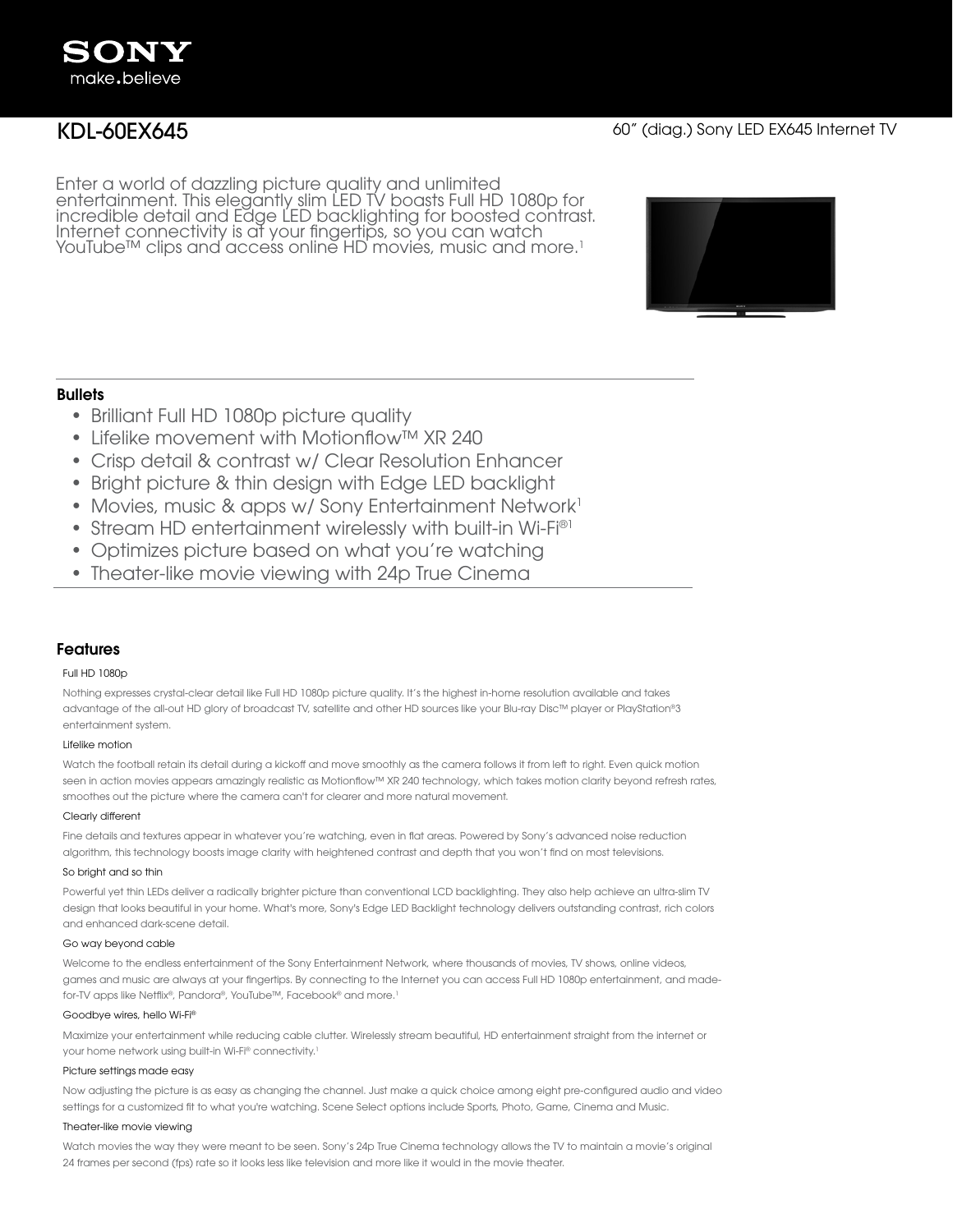## Against the grain

Dazzle the whole family with ultra-crisp HD clarity and less grain. Digital Noise Reduction enhances detail in whatever you're watching with meticulous processing. It even helps clean up video from USB and other PC sources so the picture looks pristine and vivid.

# **Specifications**

| Audio                                              |                           |
|----------------------------------------------------|---------------------------|
| <b>Audio Power</b><br>Output                       | $10W + 10W$               |
| Speaker<br>Configuration                           | 2 Full Range (3x15) x2    |
| <b>Speaker Position</b>                            | Rear Facing               |
| <b>Audio Features</b>                              |                           |
| 5.1 Channel Audio<br>Out                           | Yes                       |
| 5.1ch Through Out<br>(Handycam)                    | Yes                       |
| <b>Alternate Audio</b><br>(Digital)                | Yes                       |
| Audio Out                                          | Variable/Fixed            |
| <b>Bass Booster</b>                                | Yes                       |
| Dolby <sup>®</sup>                                 | <b>Dolby Digital</b>      |
| Invisible Speaker                                  | Yes                       |
| <b>Sound Mode</b>                                  |                           |
| SteadySound®<br><b>Automatic Volume</b><br>Control | Yes                       |
| Stereo System                                      | MTS(AUTO SAP)             |
| <b>Surround Effect</b>                             |                           |
| Convenience Features                               |                           |
| Auto Shut-off                                      | Yes                       |
| <b>BRAVIA®</b> Sync™                               | Yes                       |
| Channel Block (with<br>password)                   | Analog & Digital          |
| Channel Jump                                       | Yes                       |
| <b>Channel Surf</b>                                | Yes                       |
| <b>Edit Channel Labels</b>                         | Yes                       |
| Favorites (Simple UI)                              | Yes                       |
| Info Banner                                        | Yes                       |
| Input Skip                                         | Auto                      |
| Label Inputs                                       | Yes                       |
| Multiple Language<br>Display                       | English / Spanish /French |
| On/Off Timer                                       | Yes                       |
| <b>On-Screen Clock</b>                             | Yes                       |
| On-Screen Display<br>for External Input            | Yes                       |
| <b>Parental Control</b>                            | Yes                       |
| <b>Picture Adjustments</b><br>Lock                 | Yes                       |
| Picture Frame Mode                                 | Yes                       |
| <b>Scene Select</b>                                |                           |
| Show/Hide<br>Channels                              | Yes                       |
| <b>Sleep Timer</b>                                 | Yes                       |
| <b>Twin Picture</b>                                | PAP(Fixed), PIP           |

| <b>USB Play</b>                                | Yes                               |
|------------------------------------------------|-----------------------------------|
| <b>Design Features</b>                         |                                   |
| 6 degree Upward<br>Style                       | N/A                               |
| <b>Display Features</b>                        |                                   |
| <b>Backlight Type</b>                          | Edge LED                          |
| Dimming Type                                   | Frame Dimming                     |
| <b>Display Device</b>                          | <b>LCD</b>                        |
| Display                                        |                                   |
| <b>Aspect Ratio</b>                            | 16:9                              |
| Display Resolution                             | Full HD                           |
| <b>Screen Size</b><br>(measured<br>diagonally) | 60"(60")                          |
| Viewing Angle<br>(Right/Left)                  | 88/88                             |
| Viewing Angle (Up/<br>Down)                    | 88/88                             |
| Energy Saving & Efficiency                     |                                   |
| <b>Backlight Off Mode</b>                      | Yes                               |
| Dynamic Backlight<br>Control                   | Yes                               |
| Energy Star®<br>compliant                      | Meets Energy Star®<br>version 5.3 |
| <b>General Features</b>                        |                                   |
| <b>Closed Captions</b><br>(CC)                 | Analog, Digital                   |
| Demo Mode                                      | Yes                               |
| Finish (Surface<br>Color)                      | <b>Black</b>                      |
| <b>Hotel Mode Menu</b>                         | Yes                               |
| Start Up Sony Logo<br>Display                  | Yes                               |
| Inputs and Outputs                             |                                   |
| AC Power Input                                 | 1 (Rear)                          |
| Analog Audio<br>Input(s) (Total)               | 2 (Rear: 1, Side: 1)              |
| Analog Audio<br>Input(s) for HDMI              | 1 (Rear Hybrid w/PC)              |
| Audio Out                                      | 1 (Rear)                          |
| Component Video<br>(Y/Pb/Pr) Input(s)          | 1 (Rear Hybrid w/<br>Composite)   |
| Composite Video<br>Input(s)                    | 2(1Side/1Rear Hybrid)             |
| Digital Audio<br>Output(s)                     | 1 (Rear)                          |
| Ethernet<br>Connection(s)                      | 1 (Rear)                          |
| <b>HDMI™</b><br>Connection(s)<br>(Total)       | 4 (1 Side/3 Rear)                 |
| <b>HDMI™ PC Input</b>                          | Yes                               |
|                                                |                                   |

| PC In (D-Sub) +<br>Audio In (Stereo<br>Mini)    | 1 (D-Sub : Rear, Audio IN :<br>Rear Hybrid w/HDMI)                                                                             |
|-------------------------------------------------|--------------------------------------------------------------------------------------------------------------------------------|
| PC Input Format<br>Support                      | 640x480@60Hz800x600<br>@60Hz1280x768@60Hz-<br>R1280x768@60Hz1360x76<br>8@60Hz1024x768@60Hz1<br>280x1024@60Hz1920x108<br>0@60Hz |
| <b>RF Connection</b><br>Input(s)                | 1 (Rear)                                                                                                                       |
| <b>USB 2.0</b>                                  | 2 (Side)                                                                                                                       |
| Network Features                                |                                                                                                                                |
| Apps                                            | Yes                                                                                                                            |
| BIVL (System)                                   | Yes                                                                                                                            |
| BRAVIA® Internet<br>Video                       | Yes                                                                                                                            |
| <b>DLNA Content</b>                             | JPG, MP3, LPCM, WMA,<br>MPEG1, MPEG2PS,<br>MPEG2TS, AVCHD, MP4,<br>WMV                                                         |
| Internet_Browser                                | Yes (Opera)                                                                                                                    |
| Sony Entertainment<br>Network                   | Yes                                                                                                                            |
| Wi-Fi Certified                                 | Yes                                                                                                                            |
| <b>Wireless LAN</b>                             | Integrated                                                                                                                     |
| Yahoo! Widgets                                  | Yes                                                                                                                            |
| Power                                           |                                                                                                                                |
| <b>Power Consumption</b><br>(in Operation) max. | 170W                                                                                                                           |
| <b>Power Consumption</b><br>(in Standby)        | 0.25W with AC120V                                                                                                              |
| Power<br>Requirements<br>(frequency)            | 60Hz                                                                                                                           |
| Power<br>Requirements<br>(voltage)              | <b>AC120V</b>                                                                                                                  |
| Service and Warranty Information                |                                                                                                                                |
| Limited Warranty<br>Term                        | 24 Months Parts / 24<br>Months Labor                                                                                           |
| TV System                                       |                                                                                                                                |
| <b>Channel Coverage</b><br>(Analog)             | VHF: 2-13/UHF: 14-69/<br>CATV: 1-135                                                                                           |
| <b>Channel Coverage</b><br>(Digital Cable)      | CATV: 1-135                                                                                                                    |
| Channel Coverage<br>(Digital Terrestrial)       | /HF: 2-13/UHF: 14-69                                                                                                           |
| Color System                                    | <b>NTSC 3.58</b>                                                                                                               |
| Number of Tuners<br>(Terrestrial/Cable)         | 1(Digital/Analog)                                                                                                              |
| TV System (Analog)                              | М                                                                                                                              |
| TV System (Digital<br>Cable)                    | Clear QAM                                                                                                                      |
| TV System (Digital<br>Terrestrial)              | ATSC                                                                                                                           |
| Video                                           |                                                                                                                                |